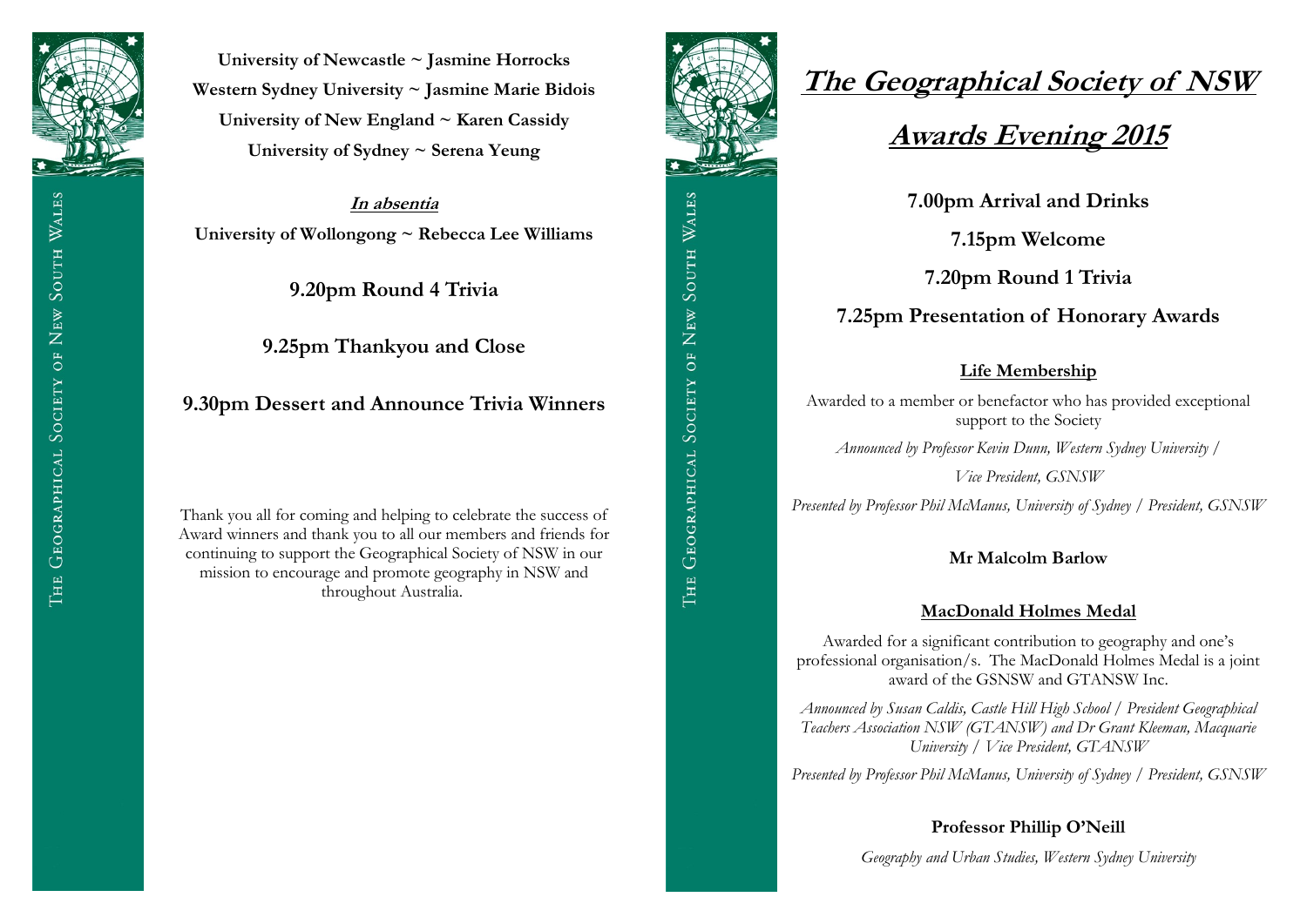

### **7.45pm Entrée and Round 2 Trivia**

### **8:00pm Presentation Australian Geographer Best Paper Prize by an Early Career Researcher**

Intended to encourage and highlight the highest quality published work in geography

*Announced and presented by Professor John Connell and Professor Chris Gibson*

**2013 Timothy Frewer (in absentia)**

*PhD Candidate, School of Geosciences, University of Sydney*

**2014 Jonathon Collins**

*Environment Officer at News Corp Australia* 

**2015 Andonea Dickson**

*PhD Candidate, School of Geosciences, University of Sydney*

### **8.15pm Presentation Post-Doctoral Geography Scholar Awards**

The aim of these Awards is to support the research program of early career geographers in their efforts to maintain research momentum, post-doctorate.

*Announced by Professor Wendy Shaw, University of NSW/ GSNSW Vice President*

*Presented by Dr Josephine Gillespie, University of Sydney / GSNSW Vice President*

### **Dr Theresa Harada**

*Australian Centre for Cultural Environmental Research (AUSCCER), University of Wollongong*

### **Dr Ju-Han Zoe Wang (in absentia)**

*School of Geosciences, University of Sydney*

### **Dr Ann El Khoury**

*Department of Geography and Planning, Macquarie University*



### **8.30pm Dinner and Round 3 Trivia**

**9:00pm Presentation Student Awards**

### **2015 Honours Conference Jim Rose Geography Award Winners**

Jim Rose is remembered for his pastoral care of staff and students, his "whole of geography" passion and his support for Honours students, and it is particularly with the latter in mind that the Society annually makes awards in his name for the best papers at the Annual Honours Conference.

*Announced by Dr Natascha Klocker, University of Wollongong / Councillor, GSNSW*

**Best Paper ~ Charishma Ratnam, University of NSW**

**Highly Commended presentation on a Physical Geography topic ~ Natalie Tan, University of NSW.**

**Highly Commended presentation on a Human Geography topic ~ Elizabeth Oliver, University of Wollongong (in absentia).**

### **Outstanding Academic Achievement in 2nd Year Geography in 2014**

Awarded to students from all NSW Universities who topped geography in their second year

*Announced by Dr Garth Lean, University of Western Sydney / Councillor, GSNSW and* 

*Dr Fiona McKenzie, University of Sydney / Councillor, GSNSW*

*Presented by Dr Josephine Gillespie, University of Sydney / GSNSW* 

*Vice President*

**Australian Catholic University ~ Katherine Easey**

**Macquarie University ~ Bethany Slough**

**University of NSW ~ Nicola Michelle Warton**

**University of NSW (ADFA) ~ Sarah Eileen Moriarty**